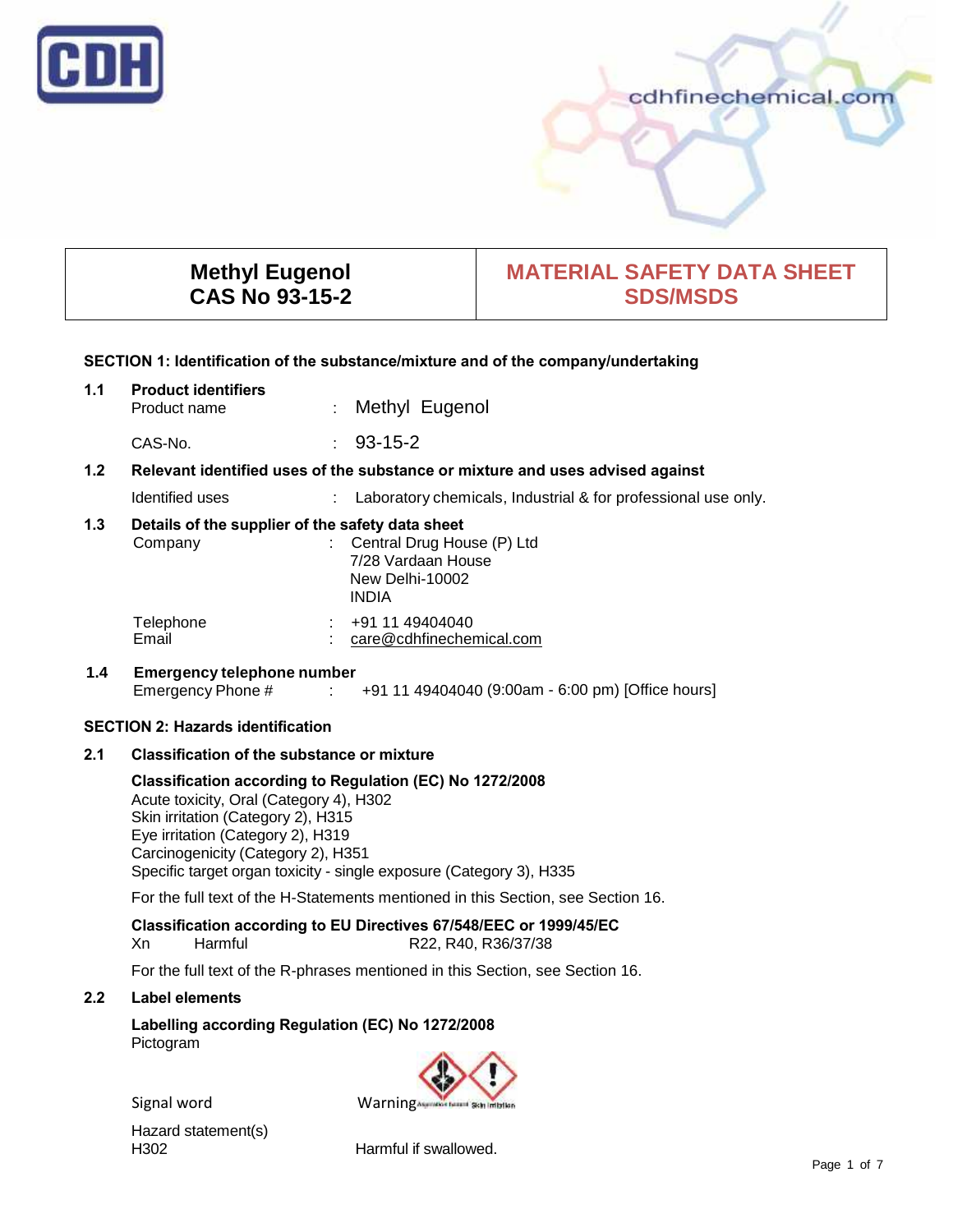| H315                              | Causes skin irritation.                                                                                                             |
|-----------------------------------|-------------------------------------------------------------------------------------------------------------------------------------|
| H319                              | Causes serious eye irritation.                                                                                                      |
| H335                              | May cause respiratory irritation.                                                                                                   |
| H351                              | Suspected of causing cancer.                                                                                                        |
| Precautionary statement(s)        |                                                                                                                                     |
| P261                              | Avoid breathing dust/ fume/ gas/ mist/ vapours/ spray.                                                                              |
| P281                              | Use personal protective equipment as required.                                                                                      |
| P305 + P351 + P338                | IF IN EYES: Rinse cautiously with water for several minutes. Remove<br>contact lenses, if present and easy to do. Continue rinsing. |
| Supplemental Hazard<br>Statements | none                                                                                                                                |

# **2.3 Other hazards** - none

#### **SECTION 3: Composition/information on ingredients**

# **3.1 Substances**

| Synonyms         | Eugenol methyl ether<br>4-Allyl-1,2-dimethoxybenzene<br>Eugenyl methyl ether |
|------------------|------------------------------------------------------------------------------|
| Formula          | $\frac{1}{2}$ C <sub>11</sub> H <sub>14</sub> O <sub>2</sub>                 |
| Molecular Weight | 178,23 g/mol                                                                 |
| CAS-No.          | $93 - 15 - 2$                                                                |
| EC-No.           | 202-223-0                                                                    |

# **Hazardous ingredients according to Regulation (EC) No 1272/2008** Component Classification Concentration

| 4-Allylveratrole  |                                                         |                                                                                                      |               |
|-------------------|---------------------------------------------------------|------------------------------------------------------------------------------------------------------|---------------|
| CAS-No.<br>EC-No. | $93 - 15 - 2$<br>202-223-0                              | Acute Tox. 4; Skin Irrit. 2; Eye<br>Irrit. 2; Carc. 2; STOT SE 3;<br>H302, H315, H319, H335,<br>H351 | $\leq$ 100 %  |
|                   | Hazardous ingredients according to Directive 1999/45/EC |                                                                                                      |               |
| Component         |                                                         | Classification                                                                                       | Concentration |
| 4-Allylveratrole  |                                                         |                                                                                                      |               |
| CAS-No.<br>FC-No  | $93 - 15 - 2$<br>$202-223-0$                            | Xn, R22 - R40 - R36/37/38                                                                            | $\leq$ 100 %  |

For the full text of the H-Statements and R-Phrases mentioned in this Section, see Section 16

# **SECTION 4: First aid measures**

# **4.1 Description of first aid measures**

EC-No. 202-223-0

#### **General advice**

Consult a physician. Show this safety data sheet to the doctor in attendance.

#### **If inhaled**

If breathed in, move person into fresh air. If not breathing, give artificial respiration. Consult a physician.

#### **In case of skin contact**

Wash off with soap and plenty of water. Consult a physician.

#### **In case of eye contact**

Rinse thoroughly with plenty of water for at least 15 minutes and consult a physician.

#### **If swallowed**

Never give anything by mouth to an unconscious person. Rinse mouth with water. Consult a physician.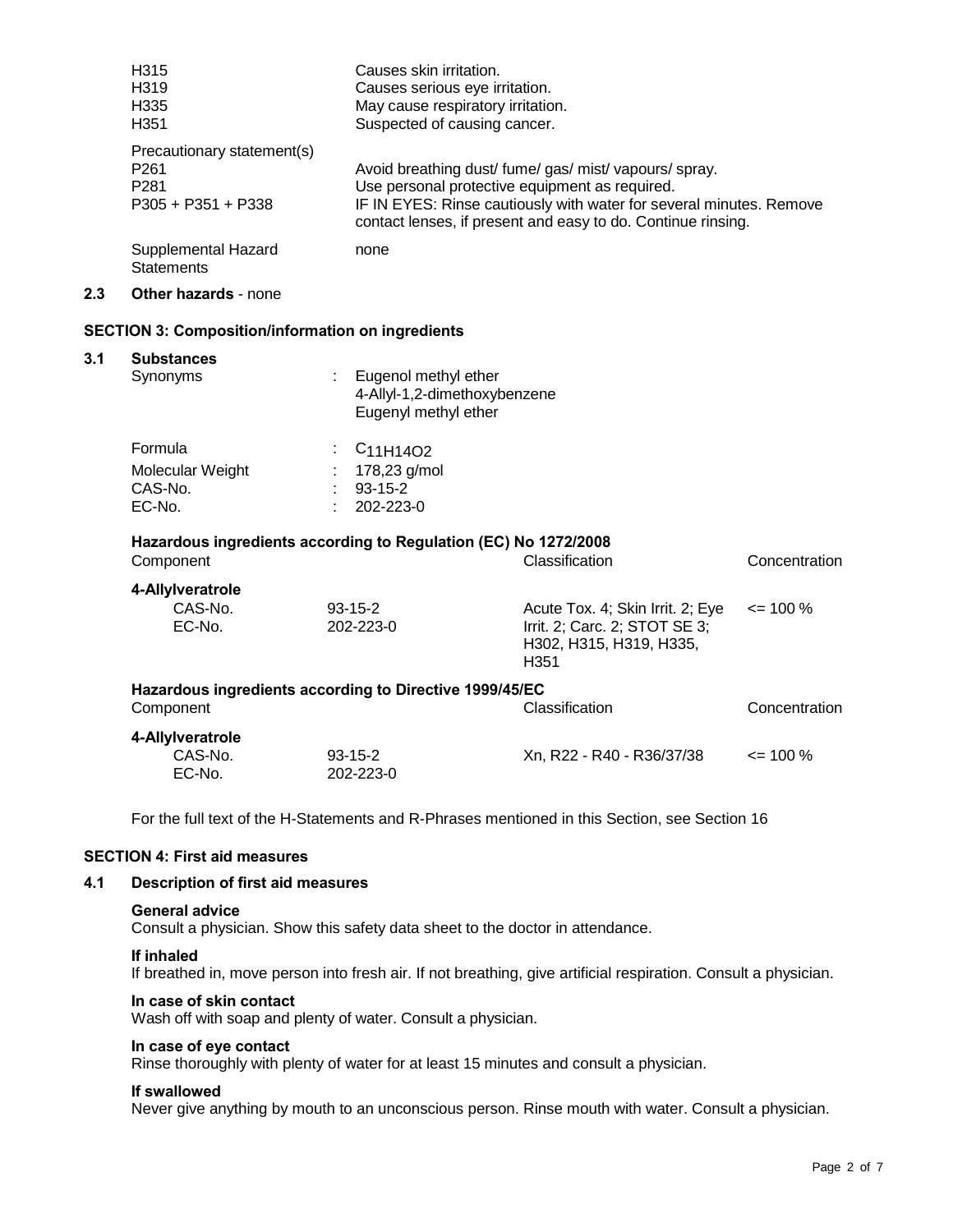## **4.2 Most important symptoms and effects, both acute and delayed**

The most important known symptoms and effects are described in the labelling (see section 2.2) and/or in section 11

**4.3 Indication of any immediate medical attention and special treatment needed** no data available

#### **SECTION 5: Firefighting measures**

**5.1 Extinguishing media**

**Suitable extinguishing media** Use water spray, alcohol-resistant foam, dry chemical or carbon dioxide.

- **5.2 Special hazards arising from the substance or mixture** Carbon oxides
- **5.3 Advice for firefighters** Wear self contained breathing apparatus for fire fighting if necessary.
- **5.4 Further information** no data available

#### **SECTION 6: Accidental release measures**

**6.1 Personal precautions, protective equipment and emergency procedures** Use personal protective equipment. Avoid breathing vapours, mist or gas. Ensure adequate ventilation. Evacuate personnel to safe areas. For personal protection see section 8.

# **6.2 Environmental precautions**

Prevent further leakage or spillage if safe to do so. Do not let product enter drains. Discharge into the environment must be avoided.

- **6.3 Methods and materials for containment and cleaning up** Soak up with inert absorbent material and dispose of as hazardous waste. Keep in suitable, closed containers for disposal.
- **6.4 Reference to other sections** For disposal see section 13.

# **SECTION 7: Handling and storage**

- **7.1 Precautions for safe handling** Avoid contact with skin and eyes. Avoid inhalation of vapour or mist. Normal measures for preventive fire protection. For precautions see section 2.2.
- **7.2 Conditions for safe storage, including any incompatibilities** Store in cool place. Keep container tightly closed in a dry and well-ventilated place. Containers which are opened must be carefully resealed and kept upright to prevent leakage.

# **7.3 Specific end use(s)**

Apart from the uses mentioned in section 1.2 no other specific uses are stipulated

#### **SECTION 8: Exposure controls/personal protection**

**8.1 Control parameters**

**Components with workplace control parameters**

# **8.2 Exposure controls**

# **Appropriate engineering controls**

Handle in accordance with good industrial hygiene and safety practice. Wash hands before breaks and at the end of workday.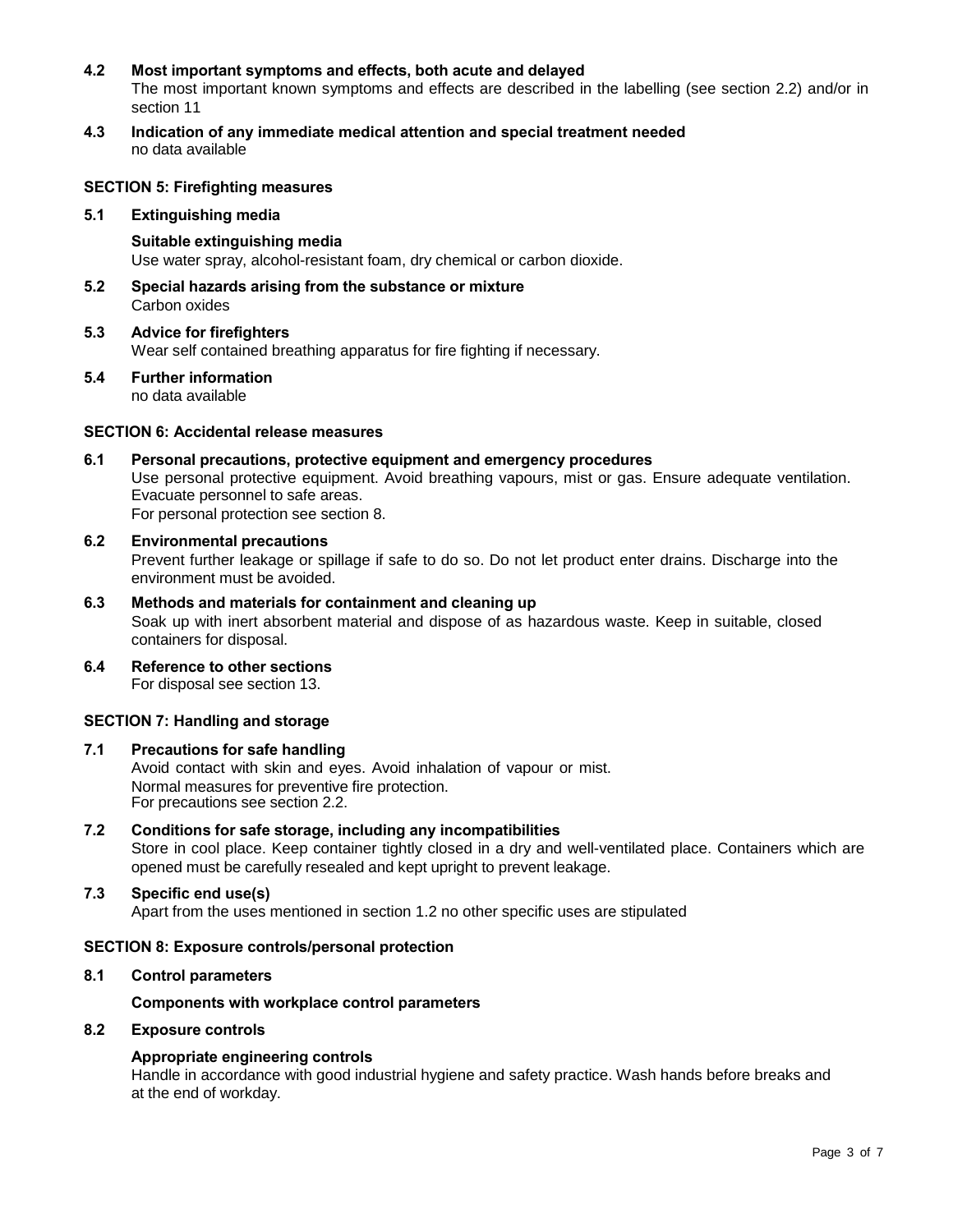# **Personal protective equipment**

#### **Eye/face protection**

Face shield and safety glasses Use equipment for eye protection tested and approved under appropriate government standards such as NIOSH (US) or EN 166(EU).

#### **Skin protection**

Handle with gloves. Gloves must be inspected prior to use. Use proper glove removal technique (without touching glove's outer surface) to avoid skin contact with this product. Dispose of contaminated gloves after use in accordance with applicable laws and good laboratory practices. Wash and dry hands.

#### **Body Protection**

Complete suit protecting against chemicals, The type of protective equipment must be selected according to the concentration and amount of the dangerous substance at the specific workplace.

# **Respiratory protection**

Where risk assessment shows air-purifying respirators are appropriate use a full-face respirator with multi-purpose combination (US) or type ABEK (EN 14387) respirator cartridges as a backup to engineering controls. If the respirator is the sole means of protection, use a full-face supplied air respirator. Use respirators and components tested and approved under appropriate government standards such as NIOSH (US) or CEN (EU).

#### **Control of environmental exposure**

Prevent further leakage or spillage if safe to do so. Do not let product enter drains. Discharge into the environment must be avoided.

#### **SECTION 9: Physical and chemical properties**

#### **9.1 Information on basic physical and chemical properties**

| a) | Appearance                                         | Form: liquid<br>Colour: colourless |
|----|----------------------------------------------------|------------------------------------|
| b) | Odour                                              | no data available                  |
| c) | <b>Odour Threshold</b>                             | no data available                  |
| d) | pH                                                 | no data available                  |
| e) | Melting point/freezing<br>point                    | Melting point/range: -4 °C - lit.  |
| f) | Initial boiling point and<br>boiling range         | 254 - 255 °C - lit.                |
| g) | Flash point                                        | 110 °C - closed cup                |
| h) | Evapouration rate                                  | no data available                  |
| i) | Flammability (solid, gas)                          | no data available                  |
| j) | Upper/lower<br>flammability or<br>explosive limits | no data available                  |
| k) | Vapour pressure                                    | no data available                  |
| I) | Vapour density                                     | no data available                  |
|    | m) Relative density                                | 1,036 g/cm3 at 25 °C               |
| n) | Water solubility                                   | no data available                  |
| O) | Partition coefficient: n-<br>octanol/water         | no data available                  |
| p) | Auto-ignition<br>temperature                       | no data available                  |
| q) | Decomposition<br>temperature                       | no data available                  |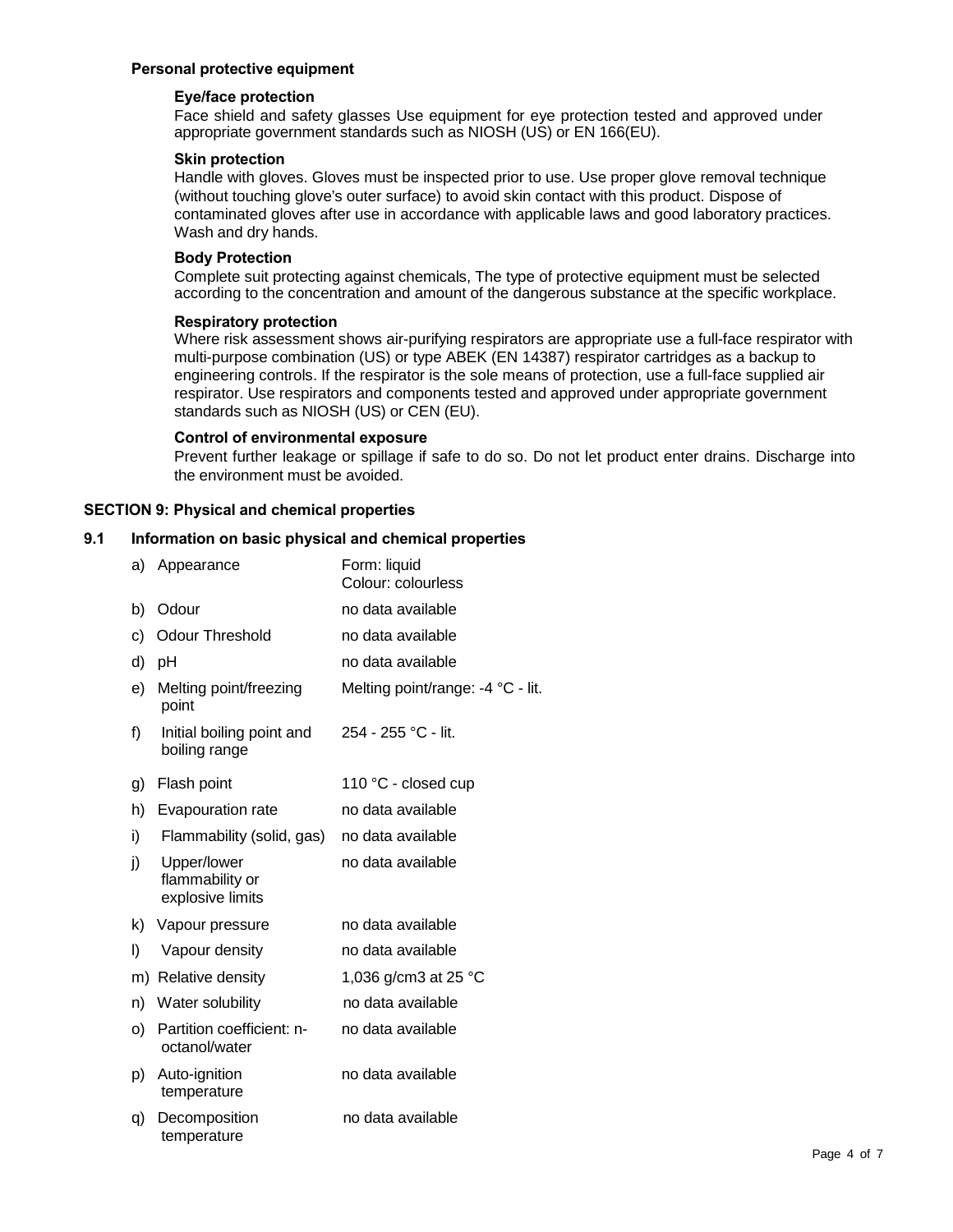- 
- r) Viscosity no data available
- s) Explosive properties no data available
- t) Oxidizing properties no data available
- **9.2 Other safety information** no data available

# **SECTION 10: Stability and reactivity**

- **10.1 Reactivity** no data available
- **10.2 Chemical stability** Stable under recommended storage conditions.
- **10.3 Possibility of hazardous reactions** no data available
- **10.4 Conditions to avoid** no data available
- **10.5 Incompatible materials** Strong oxidizing agents
- **10.6 Hazardous decomposition products** Other decomposition products - no data available In the event of fire: see section 5

# **SECTION 11: Toxicological information**

#### **11.1 Information on toxicological effects**

**Acute toxicity** LD50 Oral - rat - 810 mg/kg

Inhalation: no data available

# **Skin corrosion/irritation** Skin - rabbit

#### **Serious eye damage/eye irritation** no data available

**Respiratory or skin sensitisation** no data available

**Germ cell mutagenicity** no data available

#### **Carcinogenicity**

Limited evidence of carcinogenicity in animal studies

IARC: No component of this product present at levels greater than or equal to 0.1% is identified as probable, possible or confirmed human carcinogen by IARC.

#### **Reproductive toxicity** no data available

**Specific target organ toxicity - single exposure** Inhalation - May cause respiratory irritation.

**Specific target organ toxicity - repeated exposure** no data available

#### **Aspiration hazard** no data available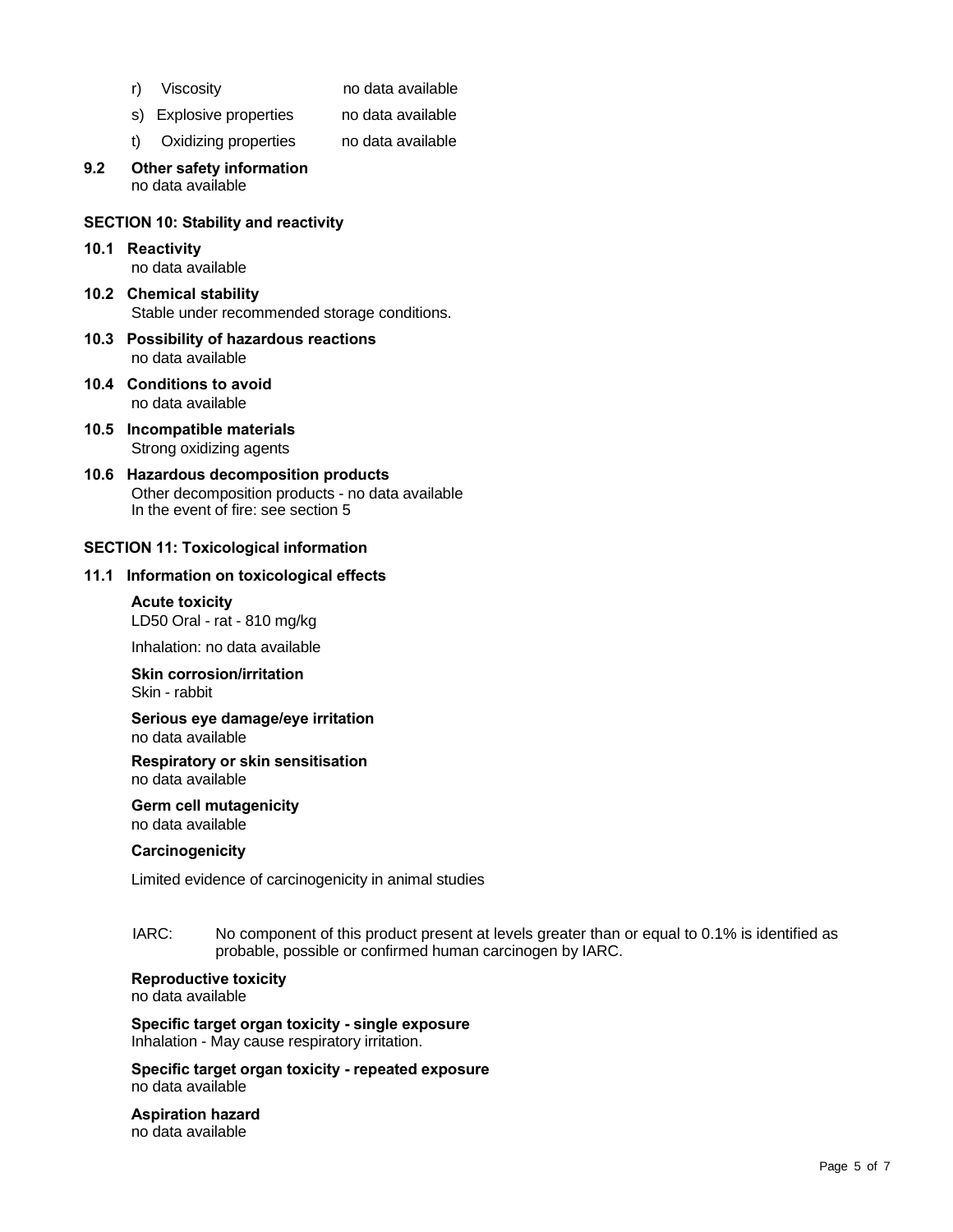# **Additional Information**

RTECS: CY2450000

To the best of our knowledge, the chemical, physical, and toxicological properties have not been thoroughly investigated.

# **SECTION 12: Ecological information**

#### **12.1 Toxicity**

| Toxicity to fish | LC50 - Oncorhynchus mykiss (rainbow trout) - 6 mg/l - 96 h |  |
|------------------|------------------------------------------------------------|--|
|                  | LC50 - Oncorhynchus mykiss (rainbow trout) - 6 mg/l - 96 h |  |

- **12.2 Persistence and degradability** no data available
- **12.3 Bioaccumulative potential** no data available
- **12.4 Mobility in soil** no data available

# **12.5 Results of PBT and vPvB assessment** PBT/vPvB assessment not available as chemical safety assessment not required/not conducted

**12.6 Other adverse effects**

Toxic to aquatic life.

no data available

# **SECTION 13: Disposal considerations**

# **13.1 Waste treatment methods**

#### **Product**

Offer surplus and non-recyclable solutions to a licensed disposal company. Contact a licensed professional waste disposal service to dispose of this material.

# **Contaminated packaging**

Dispose of as unused product.

# **SECTION 14: Transport information**

| 14.1 | UN number<br>ADR/RID: -                                                        |                                            | $IMDG: -$ |                           | IATA: -  |
|------|--------------------------------------------------------------------------------|--------------------------------------------|-----------|---------------------------|----------|
|      | 14.2 UN proper shipping name<br>ADR/RID: Not dangerous goods<br>IMDG:<br>IATA: | Not dangerous goods<br>Not dangerous goods |           |                           |          |
|      | 14.3 Transport hazard class(es)<br>ADR/RID: -                                  |                                            | $IMDG: -$ |                           | IATA: -  |
|      | 14.4 Packaging group<br>ADR/RID: -                                             |                                            | $IMDG: -$ |                           | IATA: -  |
|      | 14.5 Environmental hazards<br>ADR/RID: no                                      |                                            |           | IMDG Marine pollutant: no | IATA: no |
|      | 14.6 Special precautions for user                                              |                                            |           |                           |          |

no data available

#### **SECTION 15: Regulatory information**

This safety datasheet complies with the requirements of Regulation (EC) No. 1907/2006.